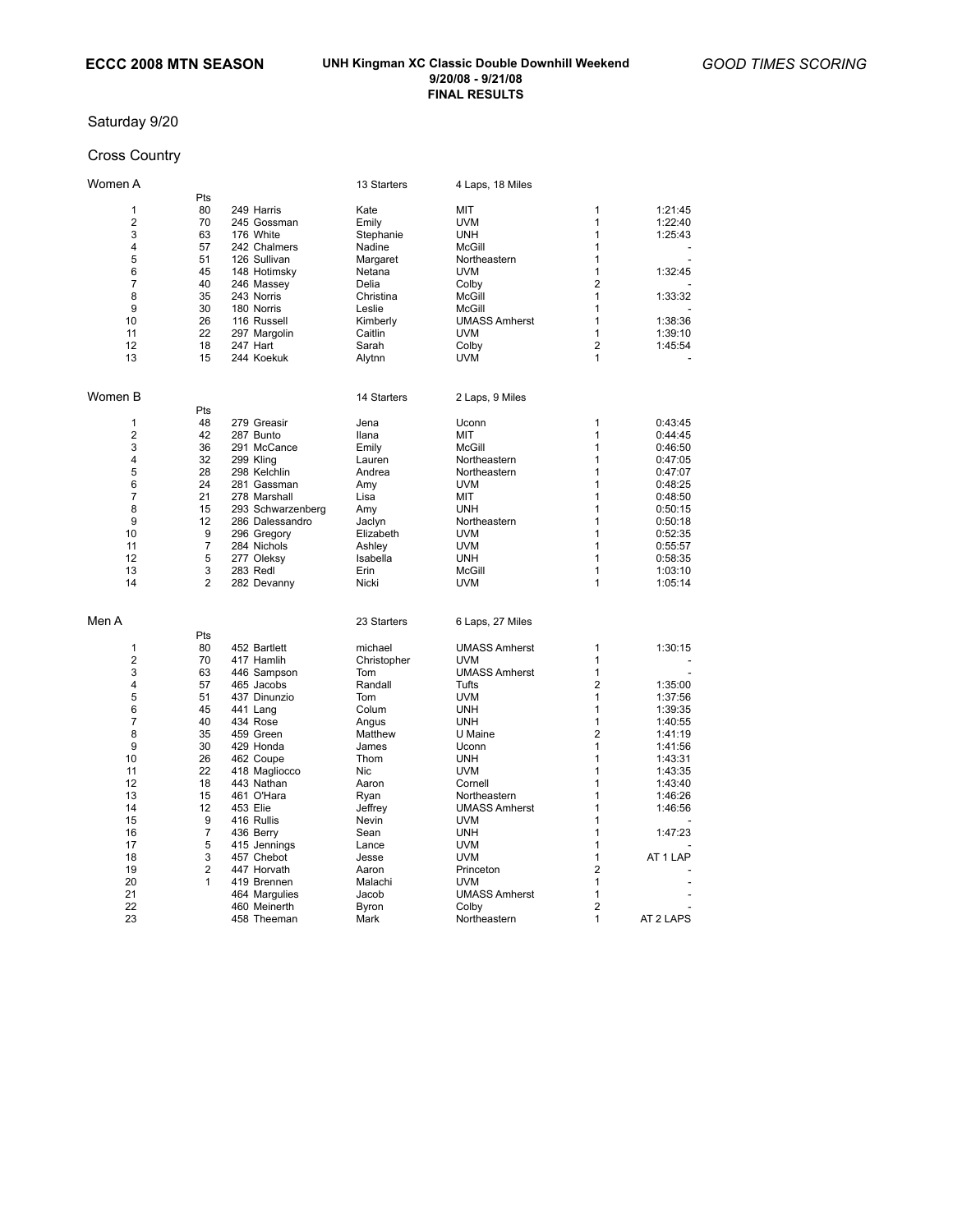| Men B             |                |                                | 32 Starters     | 4 Laps, 18 Miles         |                         |                          |
|-------------------|----------------|--------------------------------|-----------------|--------------------------|-------------------------|--------------------------|
|                   | Pts            |                                |                 |                          |                         |                          |
| 1                 | 48             | 764 Meryman                    | Brendan         | Saint Michael's          | 2                       | 1:09:10                  |
| 2                 | 42             | 743 Kennedy                    | Sean            | <b>UMASS Amherst</b>     | 1                       |                          |
| 3                 | 36             | 766 Edlund                     | Eric            | MIT                      | 1                       | 1:12:48                  |
| 4                 | 32             | 762 Carny                      | Ryan            | <b>UNH</b>               | 1                       |                          |
| 5                 | 28             | 707 Caffelky                   | Patrick         | <b>UVM</b>               | 1                       |                          |
| 6                 | 24             | 757 Forthuber                  | Russ            | <b>USMMA</b>             | 2                       |                          |
| 7                 | 21             | 770 Browning                   | Zachary         | RIT                      | 2                       | 1:17:00                  |
| 8                 | 15             | 731 Hopengarten                | Steven          | Union College            | 2                       | 1:17:55                  |
| 9                 | 12             | 759 Sivik                      | Tyler           | U Maine                  | 2                       |                          |
| 10                | 9              | 763 Schoman                    | Matt            | Drexel                   | 1                       |                          |
| 11                | 7              | 760 Schwarzenberg              | David           | <b>UNH</b>               | 1                       | 1:18:36                  |
| 12                | 5              | 771 Everitt                    | Jonathan        | MIT                      | 1                       |                          |
| 13                | 3              | 735 Booz                       | Trevor          | Drexel                   | 2                       | 1:19:24                  |
| 14                | $\overline{2}$ | 755 Martorelli                 | Neal            | <b>UVM</b>               | 1                       | 1:20:00                  |
| 15                | 1              | 767 Hawkins                    | Benjamin        | Cornell                  | 1                       | 1:20:40                  |
| 16                |                | 746 Gluser                     | Andy            | Rutgers                  | 1                       |                          |
| 17                |                | 773 Harris                     | Kate            | MIT                      | 1                       | 1:21:20                  |
| 18                |                | 754 Cargill                    | Ben             | <b>UNH</b>               | 1                       |                          |
| 19                |                | 758 Riedel                     | Justin          | <b>USMMA</b>             | 2                       | 1:22:00                  |
| 20                |                | 536 Mondiek                    | Chris           | RIT                      | $\overline{\mathbf{c}}$ | 1:22:16                  |
| 21                |                | 768 Cronin                     | Jeffrey         | <b>UMASS Amherst</b>     | 1                       | 1:23:14                  |
| 22                |                | 734 Svingala                   | Forrest         | <b>RIT</b>               | 2                       | 1:25:22                  |
| 23                |                |                                |                 |                          | 1                       |                          |
|                   |                | 715 Franco                     | Sam             | Uconn                    | 1                       | 1:27:45                  |
| 24                |                | 769 Malevi                     | Uri             | <b>UMASS Amherst</b>     |                         |                          |
| 25                |                | 761 Villemaire-Krajden         | Jonalhan        | McGill                   | 1                       | 1:28:54                  |
| 26                |                | 772 Cheng                      | Kenny           | MIT                      | 1                       | 1:29:53                  |
| 27                |                | 765 Ditchamo                   | John            | Uconn                    | 1                       | AT 1 LAP                 |
| 28                |                | 736 Sbordone                   | Brandon         | RIT                      | 2                       |                          |
| 29                |                | 711 Colangelo                  | Christopher     | Uconn                    | 1                       |                          |
| 30                |                | 756 Zanchi                     | Matthew         | <b>UMASS Amherst</b>     | 1                       | $\overline{\phantom{m}}$ |
| 31                |                | 753 Cox                        | Will            | <b>UVM</b>               | 1                       | $\overline{\phantom{a}}$ |
| 32                |                | 713 Seils                      | Drew            | Uconn                    | 1                       | $\overline{a}$           |
|                   |                |                                |                 |                          |                         |                          |
| Men C             |                |                                | 29 Starters     | 2 Laps, 9 Miles          |                         |                          |
|                   | Pts            |                                |                 |                          |                         |                          |
| 1                 | 32             | 503 Harnden                    | Derek           | <b>UVM</b>               | 1                       | 0:36:30                  |
| 2                 | 24             | 515 Hale                       | Daniel          | <b>UVM</b>               | 1                       | 0:36:45                  |
| 3                 | 18             | 559 Wortham                    | Cimarron        | MIT                      | 1                       | 0:37:10                  |
| 4                 | 15             | 752 Griffith                   | Jon             | Union College            | 2                       | 0:37:11                  |
| 5                 | 12             | 573 Setta                      | Kyle            | <b>USMMA</b>             | 2                       | 0:37:12                  |
| 6                 | 9              | 509 Lachance                   | Steve           | Northeastern             | 1                       | 0:40:00                  |
| $\overline{7}$    | 7              | 568 Goodale                    | Andrew          | UNH                      | 1                       | 0:40:30                  |
| 8                 | 5              | 558 Longeri                    | Mike            | <b>UNH</b>               | 1                       | 0:41:17                  |
| 9                 | $\overline{4}$ | 574 Alver                      | Burak           | MIT                      | 1                       | 0:41:18                  |
| 10                | 3              | 566 Pinto                      | Alex            | <b>UVM</b>               | 1                       | 0:42:00                  |
| 11                | $\overline{2}$ | 560 Piepueier                  | Logan           | <b>UVM</b>               | 1                       | 0:42:55                  |
| 12                | 1              | 571 Whalen                     | Nick            | <b>Boston University</b> | 1                       | 0:43:08                  |
| 13                |                | 572 Kopf                       | Sebashian       | MIT                      | 1                       | 0:43:10                  |
| 14                |                | 548 Pick                       | Alan            | McGill                   | 1                       | 0:43:50                  |
| 15                |                | 544 Czerniecki                 | Stefan          | McGill                   | 1                       | 0:44:12                  |
| 16                |                | 567 Veilleux                   | Nathan          | U Maine                  | 2                       | 0:45:05                  |
| 17                |                | 575 Spencer                    | Peter           | <b>USMMA</b>             | 2                       | 0:45:35                  |
| 18                |                | 576 Arroyo                     | Charles         | ВC                       | 1                       | 0:46:30                  |
| 19                |                | 563 Leafe                      | Jereme          | <b>UNH</b>               | 1                       | 0:46:32                  |
| 20                |                | 553 Caldwell                   | Robert          | McGill                   | 1                       | 0:47:20                  |
| 21                |                | 561 Norton                     | Joel            | Northeastern             | 1                       | 0:48:35                  |
| 22                |                | 569 Sack                       | Tim             | <b>Boston University</b> | 1                       | 0:48:45                  |
| 23                |                | 570 Sack                       | Andrew          | <b>Boston University</b> | 1                       | 0:49:45                  |
| 24                |                | 521 Cullen                     | Kevin           | <b>USMMA</b>             | 2                       | 0:49:46                  |
| 25                |                | 564 Akresh                     | Michael         | <b>UMASS Amherst</b>     | 1                       | 0:52:00                  |
|                   |                |                                |                 |                          |                         |                          |
| <b>DNF</b>        |                |                                |                 |                          |                         |                          |
|                   |                | 565 Anctil                     | Kristopher      | U Maine                  | 2                       |                          |
| <b>DNF</b>        |                | 562 Macarthur                  | Stanley         | U Maine                  | 2                       |                          |
| DNF<br><b>DNF</b> |                | 523 Frethingham<br>541 Crowers | Michael<br>John | <b>UNH</b><br>Cornell    | 1<br>1                  |                          |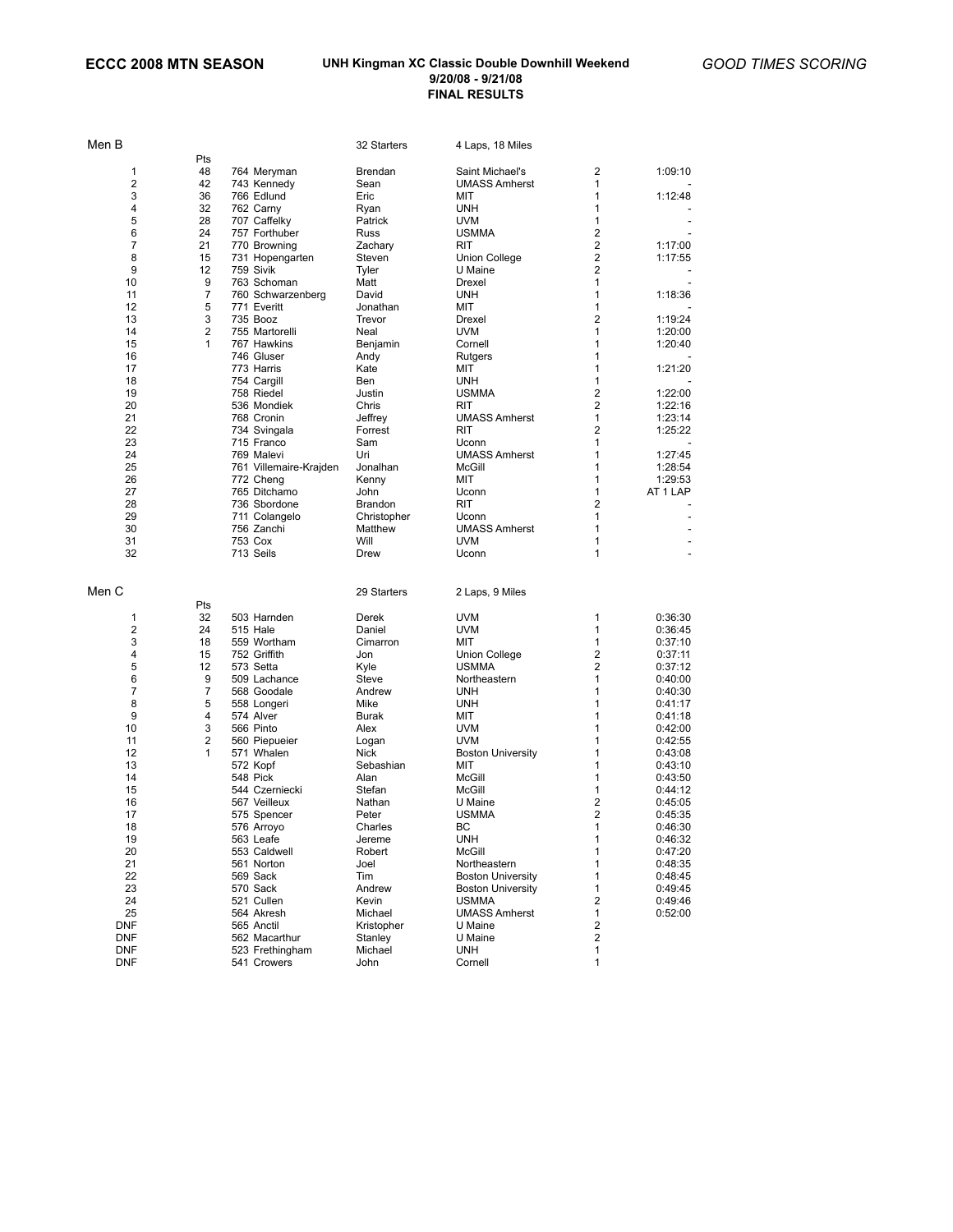# Short Track Cross Country

| Women A        |                |                   | 11 Starters | 10 Laps, 23:33       |                         |           |
|----------------|----------------|-------------------|-------------|----------------------|-------------------------|-----------|
|                | Pts            |                   |             |                      |                         |           |
| 1              | 80             | 249 Harris        | Kate        | MIT                  | 1                       |           |
| $\overline{2}$ | 70             | 245 Gossman       | Emily       | <b>UVM</b>           | 1                       |           |
| 3              | 63             | 176 White         | Stephanie   | <b>UNH</b>           | 1                       |           |
| 4              | 57             | 242 Chalmers      | Nadine      | <b>McGill</b>        | 1                       |           |
| 5              | 51             | 246 Massey        | Delia       | Colby                | $\overline{2}$          |           |
| 6              | 45             | 126 Sullivan      | Margaret    | Northeastern         | 1                       |           |
| $\overline{7}$ | 40             | 243 Norris        | Christina   | McGill               | 1                       |           |
| 8              | 35             | 180 Norris        | Leslie      | <b>McGill</b>        | 1                       | AT 1 LAP  |
| 9              | 30             | 297 Margolin      | Caitlin     | <b>UVM</b>           | 1                       |           |
| 10             | 26             | 247 Hart          | Sarah       | Colby                | $\overline{2}$          |           |
| 11             | 22             | 244 Koekuk        | Alytnn      | UVM                  | 1                       | AT 2 LAPS |
|                |                |                   |             |                      |                         |           |
| Women B        |                |                   | 8 Starters  | 8 Laps, 21:00        |                         |           |
|                | Pts            |                   |             |                      |                         |           |
| 1              | 48             | 279 Greasir       | Jena        | Uconn                | 1                       |           |
| $\overline{2}$ | 42             | 299 Kling         | Lauren      | Northeastern         | 1                       |           |
| 3              | 36             | 298 Kelchlin      | Andrea      | Northeastern         | 1                       |           |
| 4              | 32             | 283 Redl          | Erin        | <b>McGill</b>        | 1                       |           |
| 5              | 28             | 286 Dalessandro   | Jaclyn      | Northeastern         | 1                       |           |
| 6              | 24             | 296 Gregory       | Elizabeth   | <b>UVM</b>           | 1                       |           |
| $\overline{7}$ | 21             | 293 Schwarzenberg | Amy         | UNH                  | $\mathbf{1}$            |           |
| 8              | 15             | 282 Devanny       | Nicki       | <b>UVM</b>           | 1                       | AT 1 LAP  |
| <b>DNF</b>     |                | 284 Nichols       | Ashley      | <b>UVM</b>           | 1                       |           |
| Men A          |                |                   |             |                      |                         |           |
|                |                |                   | 19 Starters | 16 Laps, 31:24       |                         |           |
|                | Pts            |                   |             |                      |                         |           |
| 1              | 80             | 452 Bartlett      | michael     | <b>UMASS Amherst</b> | $\mathbf{1}$            |           |
| $\overline{2}$ | 70             | 417 Hamlih        | Christopher | <b>UVM</b>           | 1                       |           |
| 3              | 63             | 465 Jacobs        | Randall     | Tufts                | $\overline{2}$          |           |
| 4              | 57             | 432 Sullivan      | lan         | <b>UVM</b>           | 1                       |           |
| 5              | 51             | 437 Dinunzio      | Tom         | <b>UVM</b>           | 1                       | AT 1 LAP  |
| 6              | 45             | 434 Rose          | Angus       | <b>UNH</b>           | 1                       |           |
| $\overline{7}$ | 40             | 443 Nathan        | Aaron       | Cornell              | 1                       |           |
| 8              | 35             | 466 Pepin         | Nathan      | Clarkson             | $\overline{\mathbf{c}}$ |           |
| 9              | 30             | 441 Lang          | Colum       | UNH                  | 1                       |           |
| 10             | 26             | 429 Honda         | James       | Uconn                | 1                       |           |
| 11             | 22             | 457 Chebot        | Jesse       | <b>UVM</b>           | 1                       |           |
| 12             | 18             | 461 O'Hara        | Ryan        | Northeastern         | 1                       | AT 2 LAPS |
| 13             | 15             | 436 Berry         | Sean        | UNH                  | 1                       |           |
| 14             | 12             | 458 Theeman       | Mark        | Northeastern         | 1                       |           |
| 15             | 9              | 435 Lukach        | Jeff        | UNH                  | $\overline{1}$          |           |
| 16             | $\overline{7}$ | 419 Brennen       | Malachi     | <b>UVM</b>           | 1                       |           |
| 17             | 5              | 416 Rullis        | Nevin       | <b>UVM</b>           | 1                       |           |
| <b>DNF</b>     |                | 415 Jennings      | Lance       | <b>UVM</b>           | 1                       |           |
| <b>DNF</b>     |                | 462 Coupe         | Thom        | <b>UNH</b>           | 1                       |           |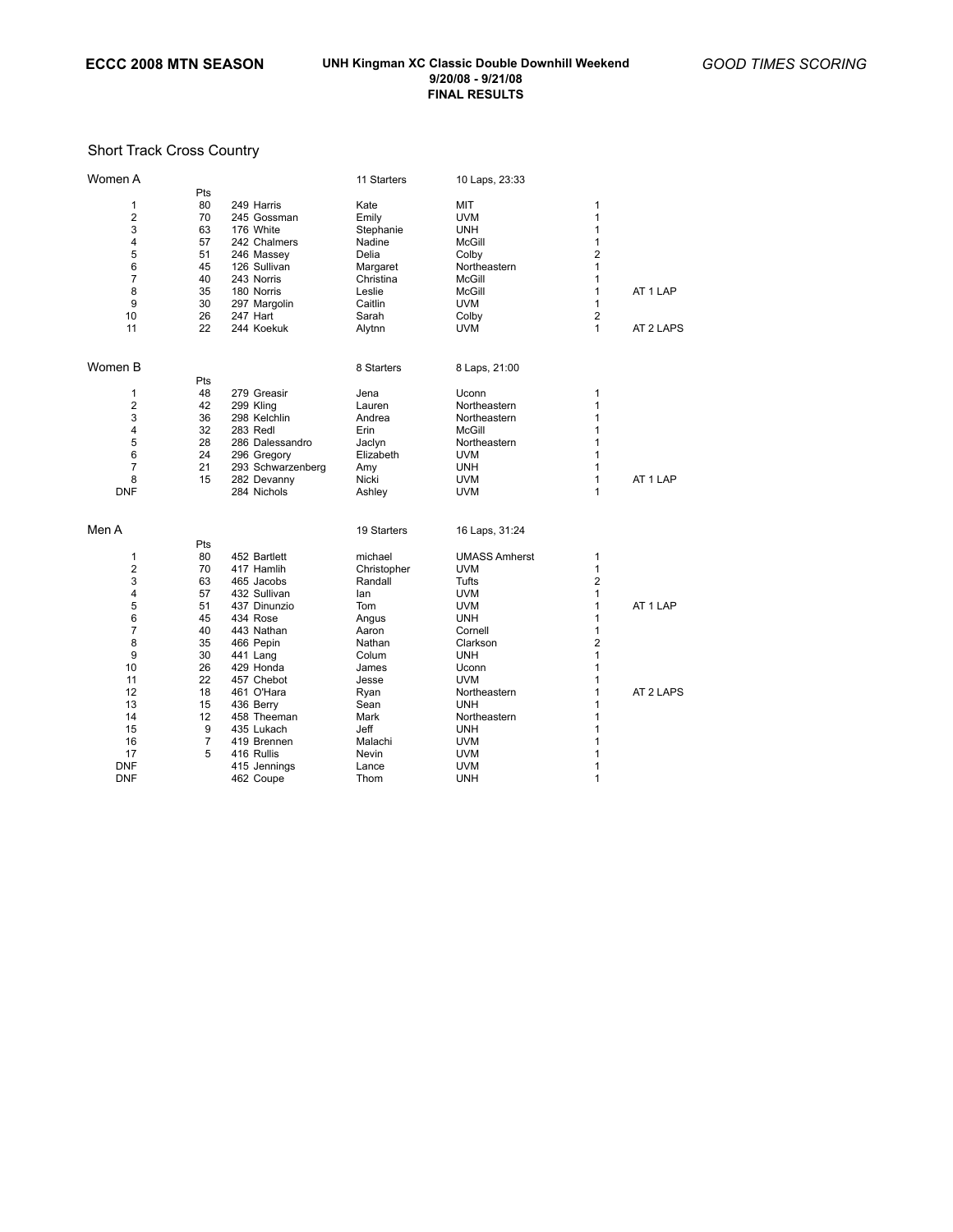| Men B          |                |                        | 19 Starters | 12 Laps, 25:02       |                         |           |
|----------------|----------------|------------------------|-------------|----------------------|-------------------------|-----------|
|                | Pts            |                        |             |                      |                         |           |
| 1              | 48             | 743 Kennedy            | Sean        | <b>UMASS Amherst</b> | 1                       |           |
| $\overline{2}$ | 42             | 766 Edlund             | Eric        | MIT                  | 1                       |           |
| 3              | 36             | 762 Carny              | Ryan        | <b>UNH</b>           | 1                       |           |
| 4              | 32             | 707 Caffelky           | Patrick     | <b>UVM</b>           | 1                       |           |
| 5              | 28             | 756 Zanchi             | Matthew     | <b>UMASS Amherst</b> | 1                       | AT 1 LAP  |
| 6              | 24             | 759 Sivik              | Tyler       | U Maine              | $\overline{2}$          |           |
| $\overline{7}$ | 21             | 763 Schoman            | Matt        | Drexel               | $\mathbf{1}$            |           |
| 8              | 15             | 757 Forthuber          | <b>Russ</b> | <b>USMMA</b>         | $\overline{\mathbf{c}}$ |           |
| 9              | 12             | 758 Riedel             | Justin      | <b>USMMA</b>         | 2                       |           |
| 10             | 9              | 746 Gluser             | Andy        | Rutgers              | 1                       |           |
| 11             | $\overline{7}$ | 755 Martorelli         | Neal        | <b>UVM</b>           | 1                       |           |
| 12             | 5              | 735 Booz               | Trevor      | Drexel               | 2                       |           |
| 13             | 3              | 731 Hopengarten        | Steven      | <b>Union College</b> | 2                       |           |
| 14             | $\overline{2}$ | 767 Hawkins            | Benjamin    | Cornell              | 1                       |           |
| 15             | 1              | 768 Cronin             | Jeffrey     | <b>UMASS Amherst</b> | 1                       |           |
| 16             |                | 761 Villemaire-Krajden | Jonalhan    | <b>McGill</b>        | 1                       |           |
| 17             |                | 754 Cargill            | Ben         | <b>UNH</b>           | 1                       | AT 2 LAPS |
| 18             |                | 711 Colangelo          | Christopher | Uconn                | 1                       |           |
| <b>DNF</b>     |                | 769 Malevi             | Uri         | <b>UMASS Amherst</b> | 1                       |           |
| Men C          |                |                        | 22 Starters | 10 Laps, 21:43       |                         |           |
|                | Pts            |                        |             |                      |                         |           |
| 1              | 32             | 523 Frethingham        | Michael     | <b>UNH</b>           | 1                       |           |
| $\overline{2}$ | 24             | 503 Harnden            | Derek       | <b>UVM</b>           | 1                       |           |
| 3              | 18             | 515 Hale               | Daniel      | <b>UVM</b>           | 1                       |           |
| 4              | 15             | 509 Lachance           | Steve       | Northeastern         | 1                       |           |
| 5              | 12             | 573 Setta              | Kyle        | <b>USMMA</b>         | 2                       |           |
| 6              | 9              | 752 Griffith           | Jon         | Union College        | 2                       |           |
| $\overline{7}$ | 7              | 536 Mondiek            | Chris       | RIT                  | $\overline{\mathbf{c}}$ |           |
| 8              | 5              | 562 Macarthur          | Stanley     | U Maine              | $\overline{\mathbf{c}}$ |           |
| 9              | 4              | 566 Pinto              | Alex        | <b>UVM</b>           | 1                       | At 1 LAP  |
| 10             | 3              | 575 Spencer            | Peter       | <b>USMMA</b>         | 2                       |           |
| 11             | 2              | 558 Longeri            | Mike        | <b>UNH</b>           | 1                       |           |
| 12             | 1              | 548 Pick               | Alan        | McGill               | 1                       |           |
| 13             |                | 544 Czerniecki         | Stefan      | <b>McGill</b>        | 1                       |           |
| 14             |                | 567 Veilleux           | Nathan      | U Maine              | $\overline{\mathbf{c}}$ |           |
| 15             |                | 734 Svingala           | Forrest     | <b>RIT</b>           | $\overline{\mathbf{c}}$ |           |
| 16             |                | 553 Caldwell           | Robert      | McGill               | 1                       |           |
| 17             |                | 560 Piepueier          | Logan       | <b>UVM</b>           | $\mathbf{1}$            |           |
| 18             |                | 578 Lopes              | Christopher | Wentworth            | 2                       | AT 2 LAPS |
| 19             |                | 521 Cullen             | Kevin       | <b>USMMA</b>         | 2                       |           |
| 20             |                | 561 Norton             | Joel        | Northeastern         | 1                       |           |
| 21             |                | 577 Abbate             | Michael     | Wentworth            | 2                       |           |
| <b>DNF</b>     |                | 533 Kuzmyak            | Nicholas    | Drexel               | $\overline{2}$          |           |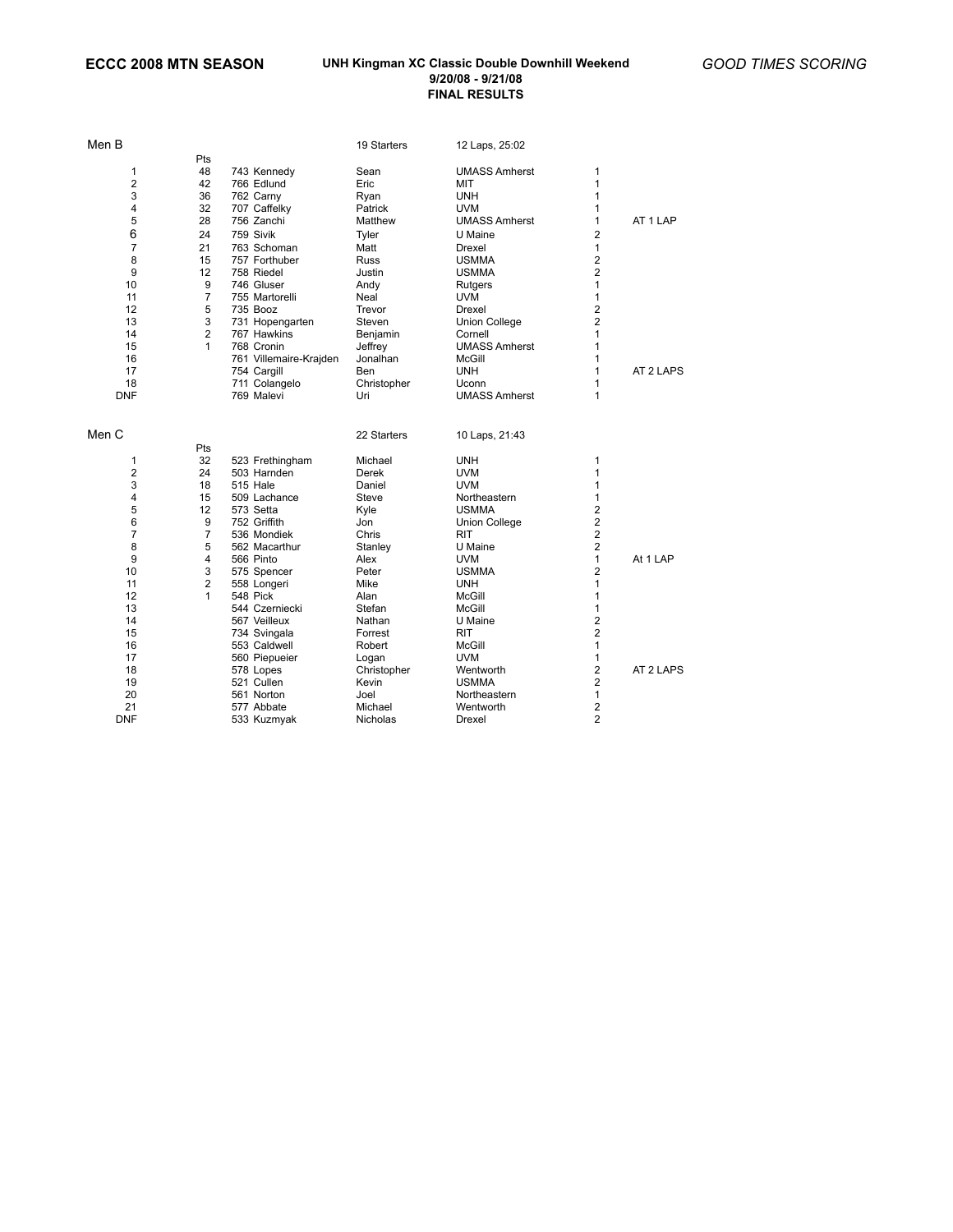## Sunday 9/21

## Downhill 1 Threshold Course

| Women A        |                |     |                | 1 Starter     |                      |                |         |
|----------------|----------------|-----|----------------|---------------|----------------------|----------------|---------|
| 1              | Pts<br>80      |     | 126 Sullivan   | Margaret      | Northeastern         | 1              | 05:30.7 |
| Women B        |                |     |                | 1 Starter     |                      |                |         |
| 1              | Pts<br>48      | 299 | Kling          | Lauren        | Northeastern         | 1              | 06:13.5 |
| Men A          |                |     |                | 36 Starters   |                      |                |         |
|                | Pts            |     |                |               |                      |                |         |
| $\mathbf{1}$   | 80             |     | 474 Morse      | Adam          | <b>UVM</b>           | 1              | 02:06.7 |
| $\overline{2}$ | 70             |     | 710 Mellen     | Sam           | Northeastern         | 1              | 02:10.9 |
| 3              | 63             |     | 475 Boyington  | Sebastian     | U Maine              | $\overline{2}$ | 02:12.6 |
| 4              | 57             |     | 427 Scannell   | Chris         | <b>UVM</b>           | $\mathbf{1}$   | 02:15.2 |
| 5              | 51             |     | 468 Santes     | Anthony       | <b>UVM</b>           | 1              | 02:19.8 |
| 6              | 45             |     | 479 Nooman     | Patrick       | <b>UNH</b>           | 1              | 02:19.9 |
| $\overline{7}$ | 40             |     | 467 Riordan    | Kevin         | <b>UVM</b>           | 1              | 02:20.9 |
| 8              | 35             |     | 471 Sayen      | Samuel        | U Maine              | $\overline{2}$ | 02:25.0 |
| 9              | 30             |     | 446 Sampson    | Tom           | <b>UMASS Amherst</b> | 1              | 02:25.8 |
| 10             | 26             |     | 476 Clark      | Caldwell      | <b>UVM</b>           | 1              | 02:27.0 |
| 11             | 22             |     | 421 Fields     | Garson        | <b>UVM</b>           | 1              | 02:27.8 |
| 12             | 18             |     | 451 Adler      | Ben           | McGill               | 1              | 02:31.4 |
| 13             | 15             |     | 418 Magliocco  | <b>Nic</b>    | <b>UVM</b>           | 1              | 02:33.8 |
| 14             | 12             |     | 422 Plumley    | Adam          | <b>UVM</b>           | 1              | 02:34.6 |
| 15             | 8              |     | 433 Marks      | Will          | <b>UVM</b>           | 1              | 02:35.2 |
| 15             | 8              |     | 448 Perry      | David         | Cornell              | 1              | 02:35.2 |
| 17             | 5              |     | 478 Piper      | Brian 'Lewis' | Wentworth            | $\overline{2}$ | 02:35.7 |
| 18             | 3              |     | 470 Dick       | Alexander     | Northeastern         | 1              | 02:37.6 |
| 19             | $\overline{2}$ |     | 414 Estrich    | Ben           | Northeastern         | 1              | 02:37.7 |
| 20             | 1              |     | 712 Brown      | Michael       | <b>UVM</b>           | 1              | 02:42.0 |
| 21             |                |     | 444 Clemenzi   | Joseph        | <b>UMASS Amherst</b> | 1              | 02:44.7 |
| 22             |                |     | 742 Heiberg    | Andrew        | Cornell              | 1              | 02:46.1 |
| 23             |                |     | 469 Rogers     | Brendan       | Uconn                | 1              | 02:52.2 |
| 24             |                |     | 440 Pappalardo | Stefan        | <b>UVM</b>           | 1              | 02:54.3 |
| 25             |                |     | 420 Hounsell   | Chris         | <b>UVM</b>           | 1              | 02:56.7 |
| 26             |                |     | 460 Meinerth   | Byron         | Colby                | $\overline{2}$ | 03:16.1 |
| 27             |                |     | 477 Carpenter  | Michael       | Wentworth            | $\overline{2}$ | 03:23.9 |
| 28             |                |     | 463 Sad        | Collin        | <b>UNH</b>           | 1              | 03:24.0 |
| <b>DNF</b>     |                |     | 502 Meissner   | Rob           | Northeastern         | 1              |         |
| <b>DNF</b>     |                |     | 423 Saunders   | Patrick       | Northeastern         | 1              |         |
| <b>DNF</b>     |                |     | 473 Melone     | Billy         | <b>UNH</b>           | 1              |         |
| <b>DNF</b>     |                |     | 480 Wallace    | Andrew        | Plymouth State       | 2              |         |
| <b>DNF</b>     |                |     | 431 Lintilhac  | William       | <b>UVM</b>           | 1              |         |
| <b>DNF</b>     |                |     | 472 Foster     | Stuart        | Northeastern         | 1              |         |
| <b>DNF</b>     |                |     | 426 Karpuska   | Kyle          | Uconn                | 1              |         |
| <b>DNF</b>     |                |     | 425 Williams   | Gregory       | Uconn                | 1              |         |
|                |                |     |                |               |                      |                |         |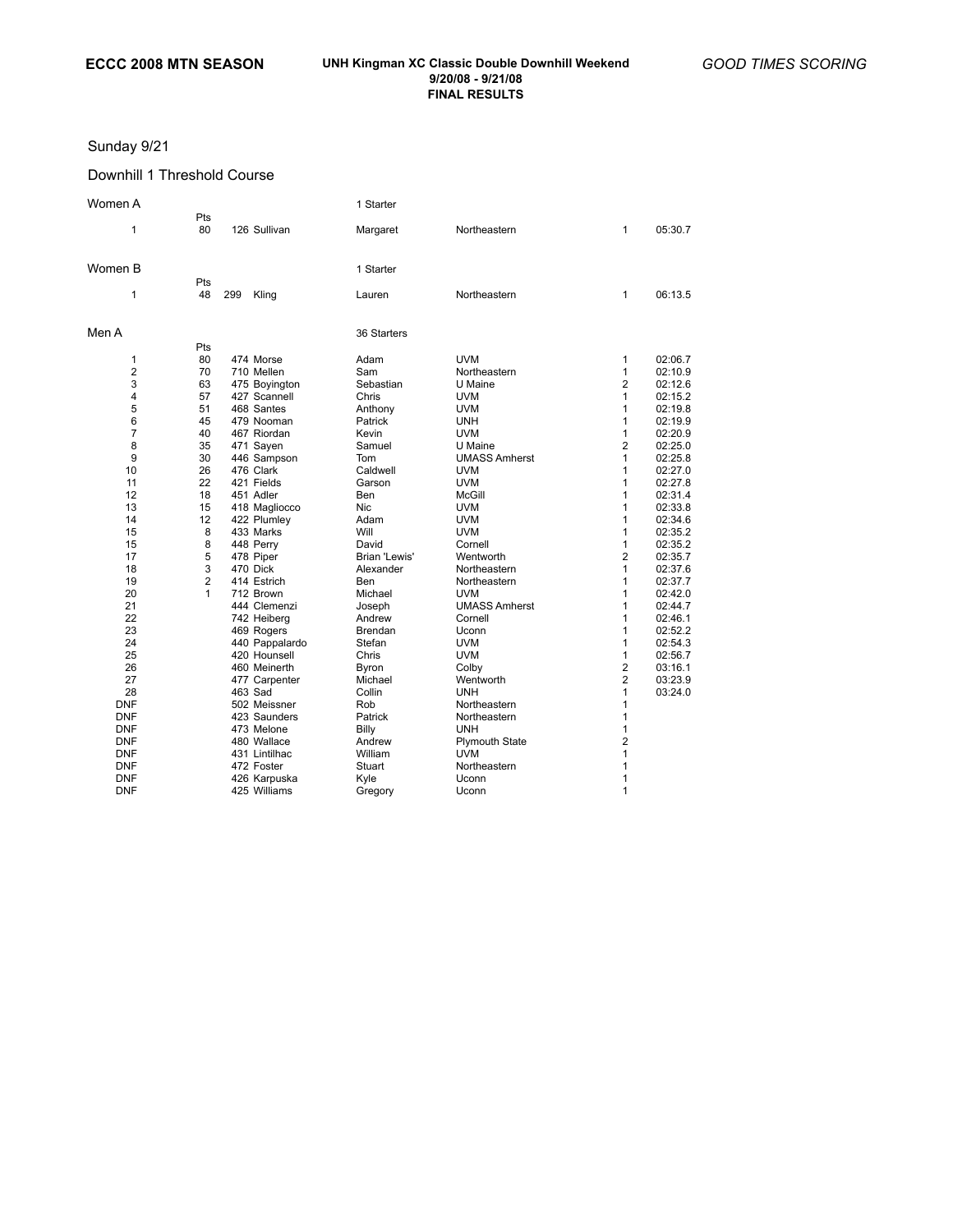| Men B          |                |                 | 21 Starters  |                      |                         |         |
|----------------|----------------|-----------------|--------------|----------------------|-------------------------|---------|
|                | Pts            |                 |              |                      |                         |         |
| 1              | 48             | 777 Kitsis      | Matthew      | <b>UNH</b>           | 1                       | 02:27.9 |
| 2              | 42             | 784 Wells       | Justin       | Wentworth            | 2                       | 02:32.2 |
| 3              | 36             | 775 Chin        | Michael      | <b>UVM</b>           | $\mathbf{1}$            | 02:35.6 |
| 4              | 32             | 779 Curran      | Sean         | Wentworth            | $\overline{2}$          | 02:39.1 |
| 5              | 28             | 704 Bradford    | Kyle         | <b>UVM</b>           | 1                       | 02:39.8 |
| 6              | 24             | 518 Berman      | David        | <b>UVM</b>           | 1                       | 02:40.7 |
| $\overline{7}$ | 21             | 728 McKeon      | Tom          | <b>UVM</b>           | 1                       | 02:42.3 |
| 8              | 15             | 783 Rand        | Cornelius W. | Wentworth            | $\overline{\mathbf{c}}$ | 02:47.4 |
| 9              | 12             | 546 Laplante    | Shaun        | <b>UMASS Amherst</b> | $\mathbf{1}$            | 02:47.9 |
| 10             | 9              | <b>703 Hall</b> | Perry        | <b>UVM</b>           | 1                       | 02:53.9 |
| 11             | $\overline{7}$ | 737 Clifton     | Forrest      | <b>Union College</b> | $\overline{2}$          | 02:55.1 |
| 12             | 5              | 511 Hills       | Ben          | Northeastern         | 1                       | 02:58.1 |
| 13             | 3              | 774 Vargas      | Wyatt        | <b>UVM</b>           | $\mathbf{1}$            | 02:58.9 |
| 14             | $\overline{2}$ | 782 LaCroix     | Joe          | Merrimack            | $\overline{2}$          | 02:59.9 |
| 15             | $\mathbf{1}$   | 514 Oliver      | John         | <b>UVM</b>           | 1                       | 03:04.9 |
| 16             |                | 781 Gambardella | David        | Uconn                | 1                       | 03:09.4 |
| 17             |                | 755 Martorelli  | Neal         | <b>UVM</b>           | 1                       | 03:10.1 |
| 18             |                | 545 Klein       | Nelson       | <b>UMASS Amherst</b> | 1                       | 03:47.4 |
| 19             |                | 780 Gilman      | Tyler        | <b>UVM</b>           | 1                       | 04:00.6 |
| 20             |                | 778 Miele       | Anthony      | Uconn                | 1                       | 04:34.7 |
| 21             |                | 776 Peckham     | Trevor       | Northeastern         | 1                       | 11:15.0 |
| Men C          |                |                 | 14 Starters  |                      |                         |         |
|                | Pts            |                 |              |                      |                         |         |
| 1              | 32             | 504 Conroy      | Ryan         | Northeastern         | 1                       | 03:04.0 |
| 2              | 24             | <b>785 Hale</b> | Tom          | Wentworth            | $\overline{2}$          | 03:14.7 |
| 3              | 18             | 589 Williams    | Tim          | Wentworth            | $\overline{\mathbf{c}}$ | 03:17.6 |
| 4              | 15             | 588 Kenyon      | Peter        | Merrimack            | 2                       | 03:49.9 |
| 5              | 12             | 579 Boyd        | Clayton      | <b>UVM</b>           | 1                       | 03:55.2 |
| 6              | 9              | 581 Davis       | Joe          | Uconn                | 1                       | 03:59.1 |
| $\overline{7}$ | $\overline{7}$ | 580 Riley       | Mason        | Northeastern         | 1                       | 04:23.6 |
| 8              | 5              | 576 Arroyo      | Charles      | <b>BC</b>            | 1                       | 04:28.4 |
| 9              | 4              | 509 Lachance    | Steve        | Northeastern         | 1                       | 05:05.6 |
| 10             | 3              | 713 Seils       | <b>Drew</b>  | Uconn                | 1                       | 05:11.3 |
| <b>DNF</b>     |                | 565 Anctil      | Kristopher   | U Maine              | $\overline{\mathbf{c}}$ |         |
| <b>DNF</b>     |                | 582 Becker      | Stephan      | U Maine              | $\overline{\mathbf{c}}$ |         |
| <b>DNF</b>     |                | 416 Rullis      | <b>Nevin</b> | <b>UVM</b>           | $\mathbf{1}$            |         |
| <b>DNF</b>     |                | 583 Scott       | Alexander    | Northeastern         | 1                       |         |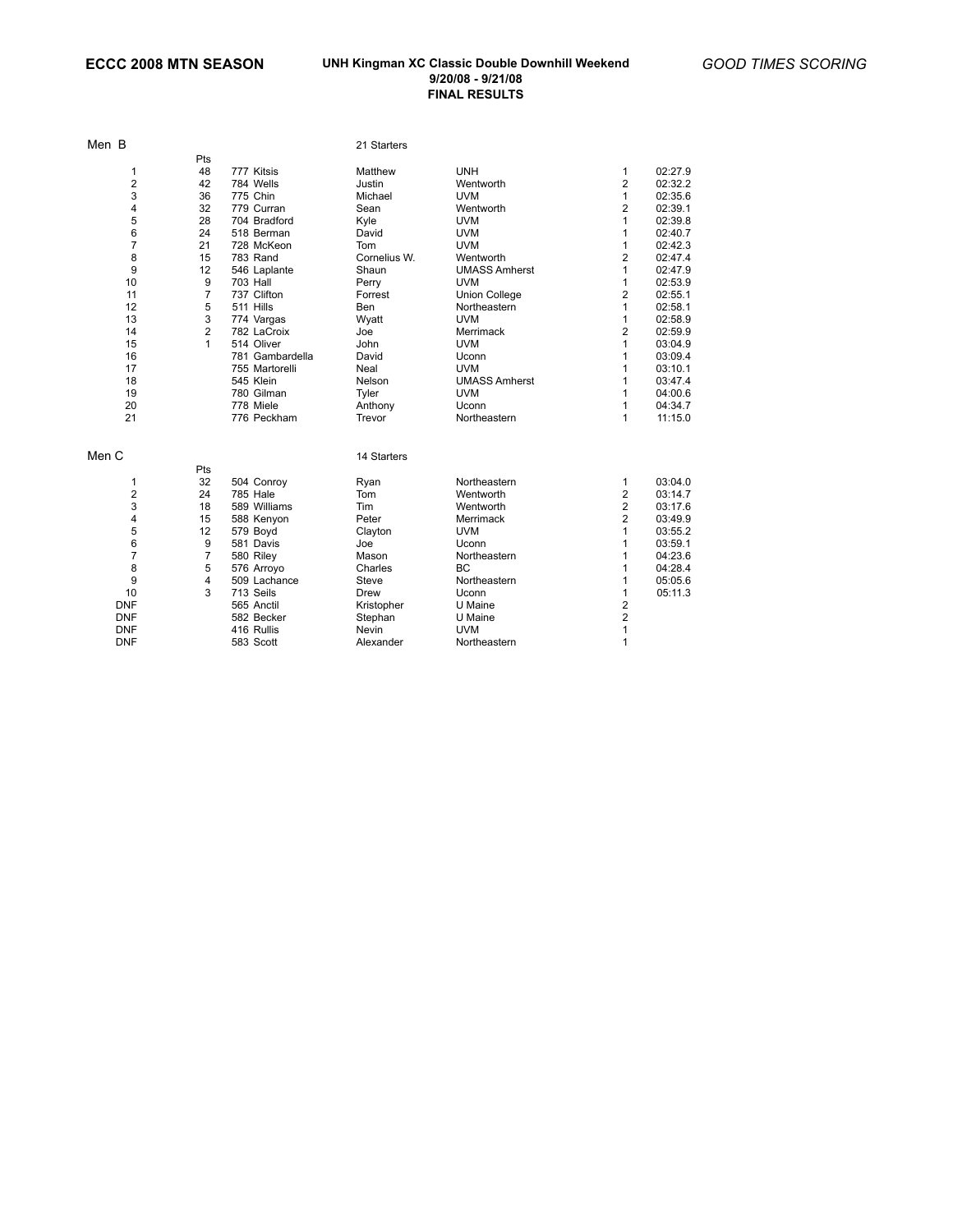## Downhill 2 Eastern Hemlock Course

| Women A        |                |                             | 3 Starters     |                                    |                |         |
|----------------|----------------|-----------------------------|----------------|------------------------------------|----------------|---------|
|                | Pts            |                             |                |                                    |                |         |
| 1              | 80             | 297 Margolin                | Caitlin        | <b>UVM</b>                         | 1              | 04:37.0 |
| $\overline{2}$ | 70             | 126 Sullivan                | Margaret       | Northeastern                       | 1              | 05:13.5 |
| 3              | 63             | 246 Massey                  | Delia          | Colby                              | 2              | 05:48.1 |
|                |                |                             |                |                                    |                |         |
| Women B        |                |                             | 1 Starter      |                                    |                |         |
|                | Pts            |                             |                |                                    |                |         |
| 1              | 48             | 299<br>Kling                | Lauren         | Northeastern                       | 1              | 06:15.6 |
|                |                |                             |                |                                    |                |         |
| Men A          |                |                             | 29 Starters    |                                    |                |         |
|                | Pts            |                             |                |                                    |                |         |
| 1              | 80             | 710 Mellen                  | Sam            | Northeastern                       | 1              | 02:40.5 |
| 2              | 70             | 427 Scannell                | Chris          | <b>UVM</b>                         | 1              | 02:41.4 |
| 3              | 63             | 474 Morse                   | Adam           | <b>UVM</b>                         | 1              | 02:42.9 |
| 4              | 57             | 475 Boyington               | Sebastian      | U Maine                            | 2              | 02:47.3 |
| 5              | 51             | 479 Nooman                  | Patrick        | <b>UNH</b>                         | 1              | 02:52.5 |
| 6              | 45             | 446 Sampson                 | Tom            | <b>UMASS Amherst</b>               | 1              | 02:52.6 |
| $\overline{7}$ | 40             | 471 Sayen                   | Samuel         | U Maine                            | $\overline{2}$ | 02:55.1 |
| 8              | 35             | 421 Fields                  | Garson         | <b>UVM</b>                         | 1              | 02:58.8 |
| 9              | 30             | 422 Plumley                 | Adam           | <b>UVM</b>                         | 1              | 02:59.0 |
| 10             | 26             | 469 Rogers                  | Brendan        | Uconn                              | 1              | 02:59.3 |
| 11             | 22             | 712 Brown                   | Michael        | <b>UVM</b>                         | 1              | 03:00.1 |
| 12             | 18             | 467 Riordan                 | Kevin          | <b>UVM</b>                         | 1              | 03:00.3 |
| 13             | 15             | 433 Marks                   | Will           | <b>UVM</b>                         | 1              | 03:02.9 |
| 14             | 12             | 468 Santes                  | Anthony        | <b>UVM</b>                         | 1              | 03:04.7 |
| 15             | 8              | 478 Piper                   | Brian 'Lewis'  | Wentworth                          | 2              | 03:05.4 |
| 15             | 8              | 420 Hounsell                | Chris          | <b>UVM</b>                         | 1              | 03:05.4 |
| 17             | 5              | 476 Clark                   | Caldwell       | <b>UVM</b>                         | 1              | 03:06.8 |
| 18             | 3              | 742 Heiberg                 | Andrew         | Cornell                            | 1              | 03:07.2 |
| 19             | $\overline{2}$ | 418 Magliocco               | Nic            | <b>UVM</b>                         | 1              | 03:08.6 |
| 20             | 1              | 463 Sad                     | Collin         | <b>UNH</b>                         | 1              | 03:08.7 |
| 21             |                | 414 Estrich                 | Ben            | Northeastern                       | 1              | 03:09.3 |
| 22             |                | 502 Meissner                | Rob            | Northeastern                       | 1              | 03:10.5 |
| 23             |                | 448 Perry                   | David          | Cornell                            | 1              | 03:11.5 |
| 24             |                | 423 Saunders                | Patrick        | Northeastern                       | 1              | 03:11.7 |
| 25             |                | 451 Adler                   | Ben            | McGill                             | 1              | 03:13.4 |
| 26             |                | 444 Clemenzi                | Joseph         | <b>UMASS Amherst</b>               | 1              | 03:18.1 |
| 27             |                | 470 Dick                    | Alexander      | Northeastern                       | 1              | 03:20.4 |
| 28             |                | 440 Pappalardo              | Stefan         | <b>UVM</b>                         | 1              | 03:24.1 |
| 29             |                | 460 Meinerth                | Byron          | Colby                              | $\overline{2}$ | 03:27.2 |
|                |                |                             |                |                                    |                |         |
| Men B          |                |                             | 23 Starters    |                                    |                |         |
|                | Pts            |                             |                |                                    |                |         |
| 1              | 48             | 784 Wells                   | Justin         | Wentworth                          | 2              | 03:02.4 |
| $\overline{2}$ | 42             | 777 Kitsis                  | Matthew        | <b>UNH</b>                         | 1              | 03:03.2 |
| 3              | 36             | 775 Chin                    | Michael        | <b>UVM</b>                         | 1              | 03:06.0 |
| 4              | 32             | 514 Oliver                  | John           | <b>UVM</b>                         | 1              | 03:06.9 |
| 5              | 28             | 511 Hills                   | Ben            | Northeastern                       | 1              | 03:10.5 |
| 6              | 24             | 737 Clifton                 | Forrest        | Union College                      | 2              | 03:15.8 |
| 7              | 21             | 518 Berman                  | David          | UVM                                | 1              | 03:18.0 |
| 8              | 15             | 703 Hall                    | Perry          | <b>UVM</b>                         | 1              | 03:19.2 |
| 9              | 12             | 704 Bradford                | Kyle           | <b>UVM</b>                         | 1              | 03:21.8 |
| 10             | 9              | 780 Gilman                  | Tyler          | <b>UVM</b>                         | $\mathbf{1}$   | 03:25.0 |
| 11             | 7              | 786 Cook                    | Christopher    | <b>UMASS Amherst</b>               | 1              | 03:25.7 |
| 12             | 5              | 779 Curran                  | Sean           | Wentworth                          | 2              | 03:27.8 |
| 13             | 3              | 728 McKeon                  | Tom            | <b>UVM</b>                         | 1              | 03:28.0 |
| 14             | 2              | 781 Gambardella             | David          | Uconn                              | 1              | 03:31.0 |
| 15             | 1              | 782 LaCroix                 | Joe            | Merrimack                          | 2              | 03:32.0 |
| 16             |                | 434 Rose                    | Angus          | <b>UNH</b>                         | 1              | 03:32.2 |
| 17             |                | 731 Hopengarten             | Steven         | <b>Union College</b>               | 2              | 03:38.6 |
| 18             |                | 783 Rand                    | Cornelius W.   | Wentworth                          | 2              | 03:41.5 |
| 19             |                | 778 Miele                   | Anthony        | Uconn                              | 1              | 03:45.5 |
| 20             |                | 776 Peckham                 | Trevor         | Northeastern                       | 1              | 03:55.9 |
| 21<br>22       |                | 755 Martorelli<br>545 Klein | Neal<br>Nelson | <b>UVM</b><br><b>UMASS Amherst</b> | 1<br>1         | 03:57.1 |
| <b>DNF</b>     |                |                             |                |                                    | 1              | 04:07.2 |
|                |                | 774 Vargas                  | Wyatt          | <b>UVM</b>                         |                |         |